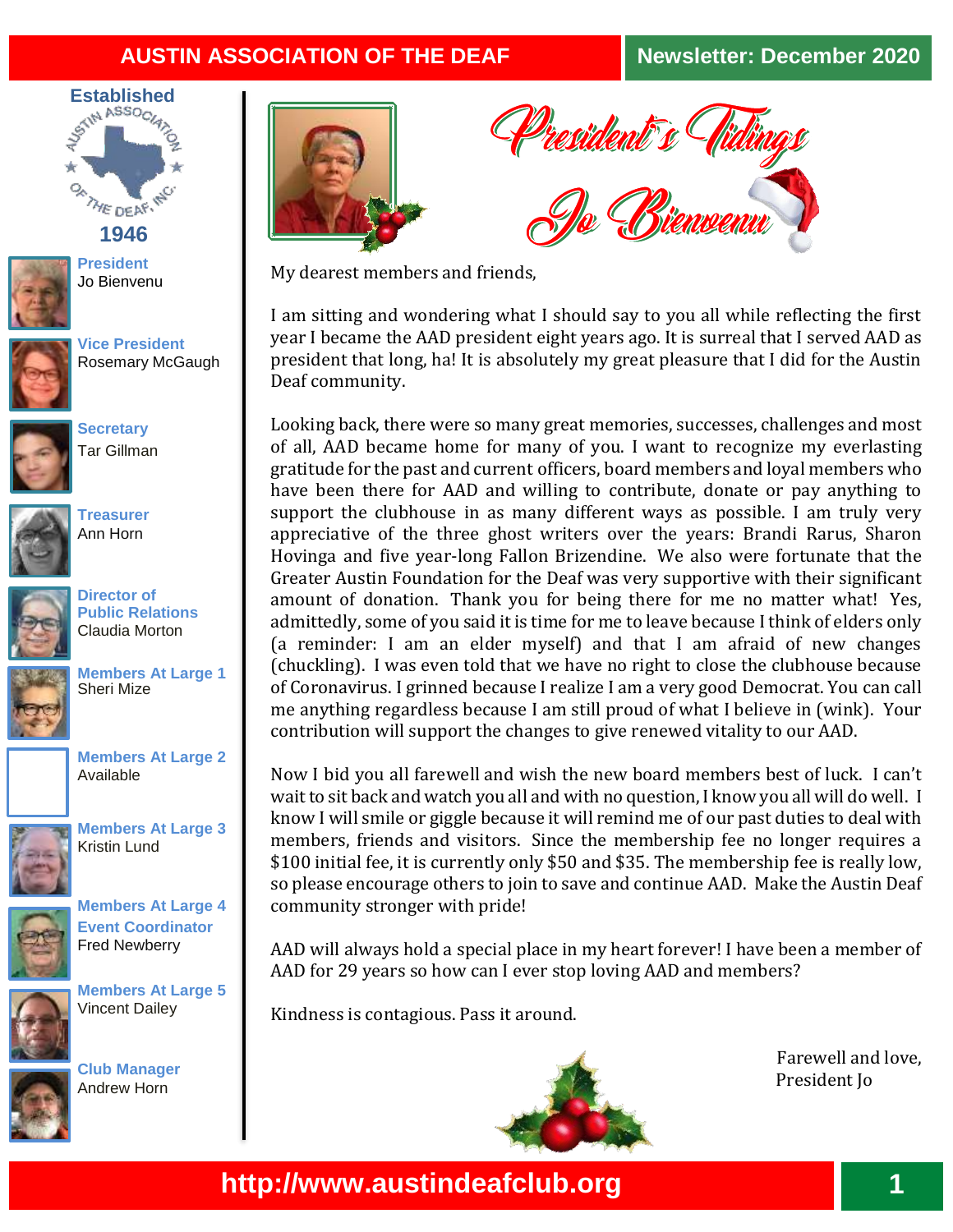

Sandy Kimball







**AAD Board 2021-2023** 

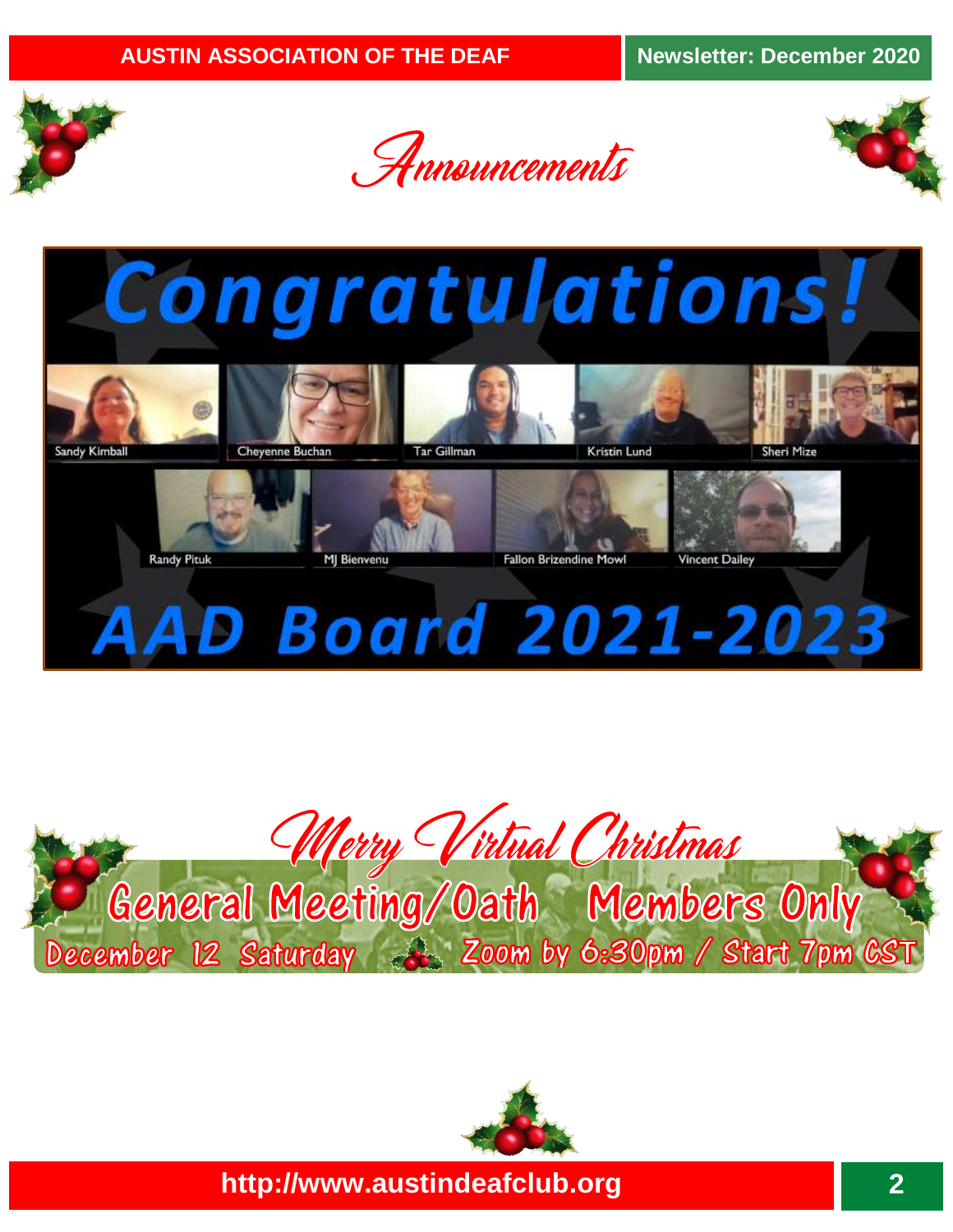# **Zoom Instruction**



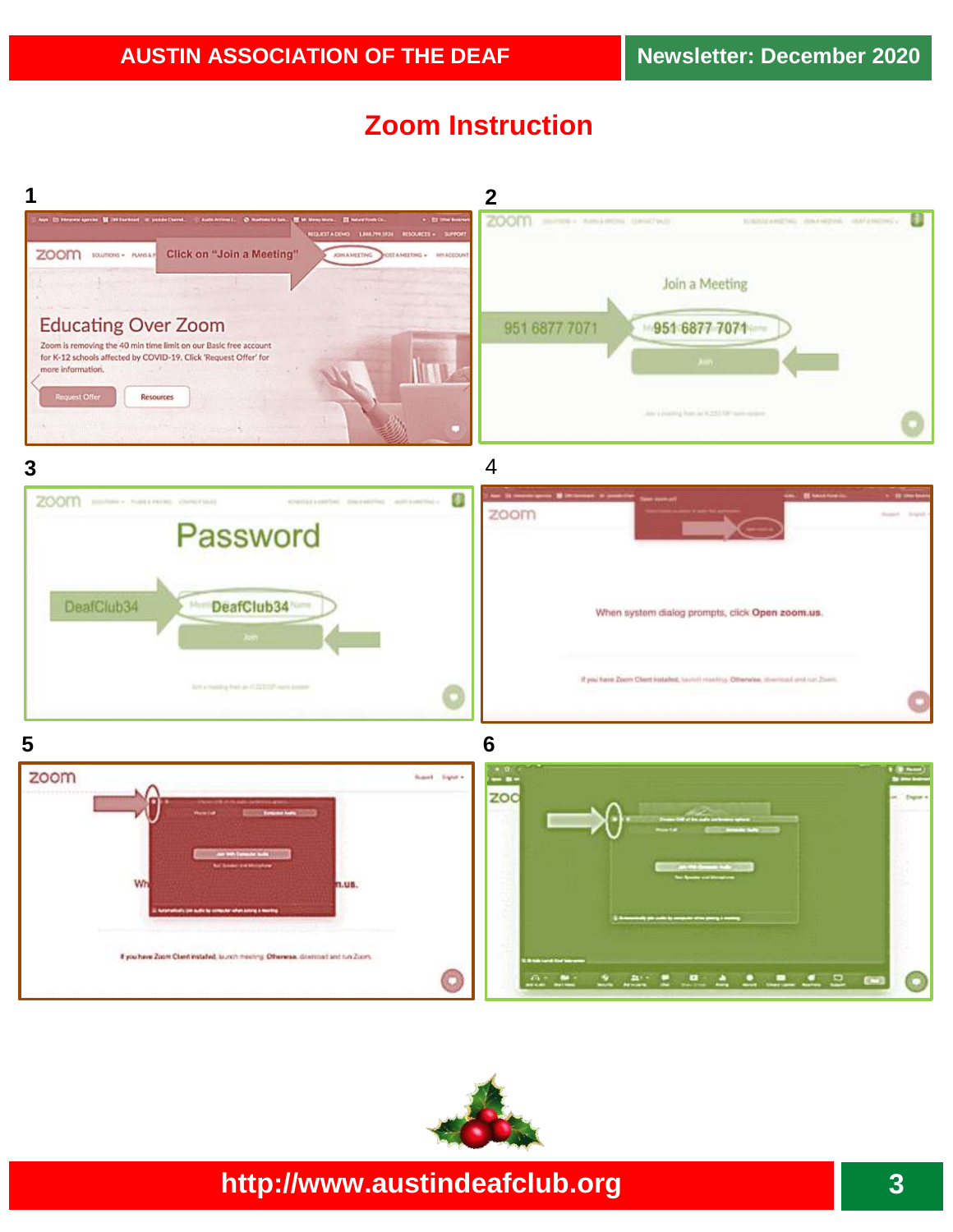



**WAIT, Did you type your name,yet? Under "join a Meeting" it should have box and type your name. Please provide your** REAL FULL NAME **as count head in the meeting.**



If not, *the host, ELF WOULD NOT ALLOW YOU IN!* **Did you make it, yet?**

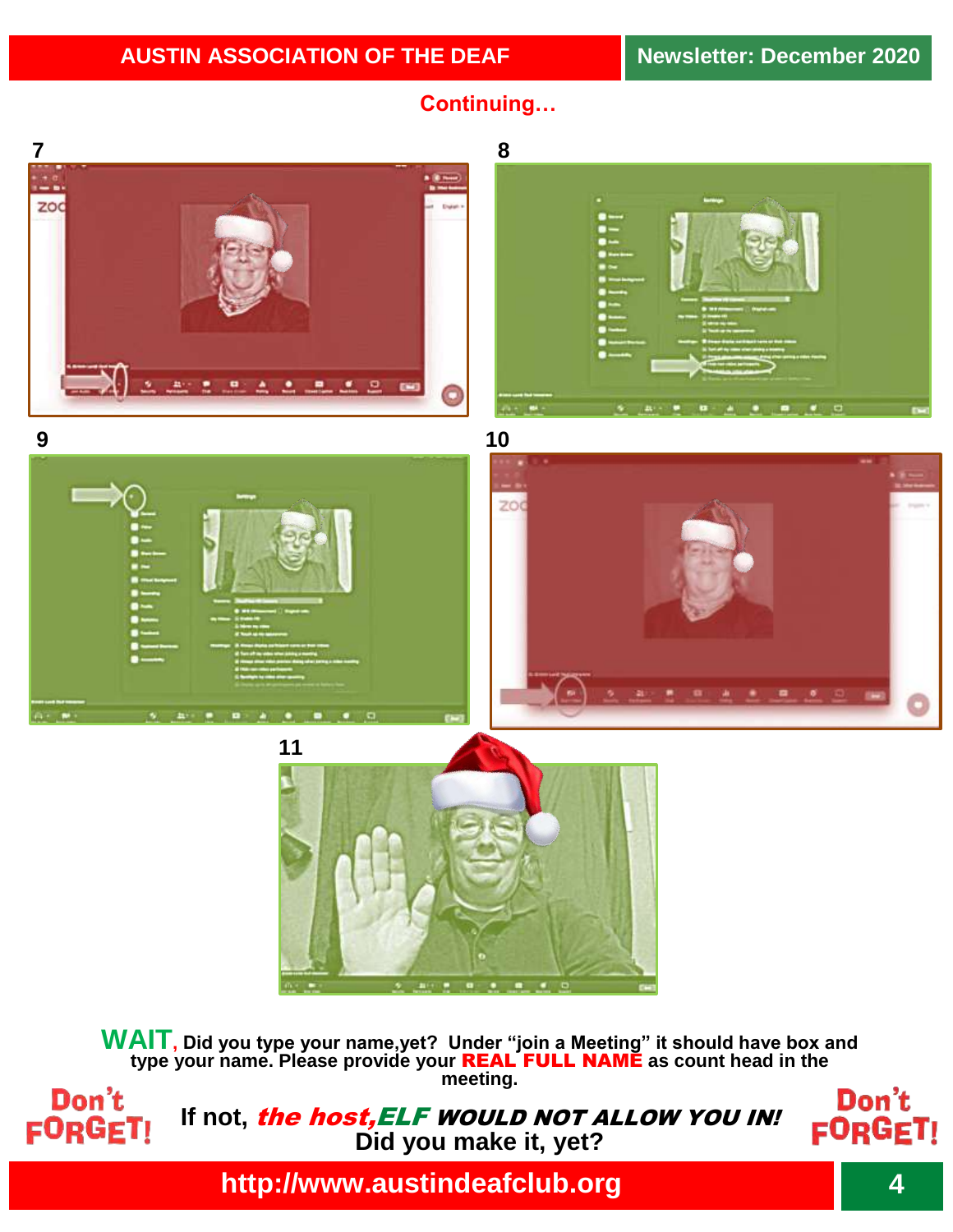### **AUSTIN ASSOCIATION OF THE DEAF Newsletter: December 2020**







Bradley Gantt- 1 Dave Brown- 1 Jerry McGaugh- 2 Brenda Oates- 3 Iris Sandell- 4 William Schwall- 7 Pam Parnell- 7 Roger Swanson- 9 James Maxwell- 9 Michael Wallace- 10 Sandra Schwall- 10

Earl Wilson Day- 11 Charlene Giacona - 14 Raychelle Harris- 15 Corey Gember- 15 Brenda Fraenkel- 20 Roberto Wise- 22 Margie Bridges- 27 Bobbie Scoggins- 27 Tullos Horn- 28 Nancy Riley- 29

#### **MORE MEMBERS JOIN STILL GROWTH IT'S BREAKING RECORD!**



**Hope/wish coronavirus will go away soon!**

#### **AAD Taskforce committee**

Chair – MJ Bienvenu Kristin Lund . Marilyn Swanson . Walt Camenisch . David Myers

### **INFORMATION General Information- Austindeafclub.org**



TOTAL: Joined-172

"AAD Members Only" FB: 78



**Contact Club Membership Coordinator** AADSECMEM@gmail.com



Moving? **New Address?** Do not lose your subscription to the Club newsletters or any event information. Notify AAD Secretary at AADSecmem@gmail.com or P.O. Box 3884, Austin, TX 78764

#### **Affiliated Organizations:**

**GUAA AUSTIN Chapter** Gallaudet University Alumni Association

> **TADSC 1992**  Texas Association for the Deaf Senior Citizens

> > **DWA** Deaf Women of Austin

**DAT**  Deaf Austin Theatre

#### Sign up and follow us on:

www.AustinDeafClub.org

- **[AAD](http://www.facebook.com/groups/AADMembers) page for public**
- **[www.facebook.com/groups/AADMembers](http://www.facebook.com/groups/AADMembers) [AAD](http://www.facebook.com/groups/AADMembers)** group for members only

www.instagram/AustinDeafClub

www.twitter.com/AustinDeafClub

#### Add your flyer on this Newsletter

- One full page-\$70
- One half page-\$50
- · One-fourth page-\$30 **Email Ann Horn:**
- AADTreasurer@gmail.com